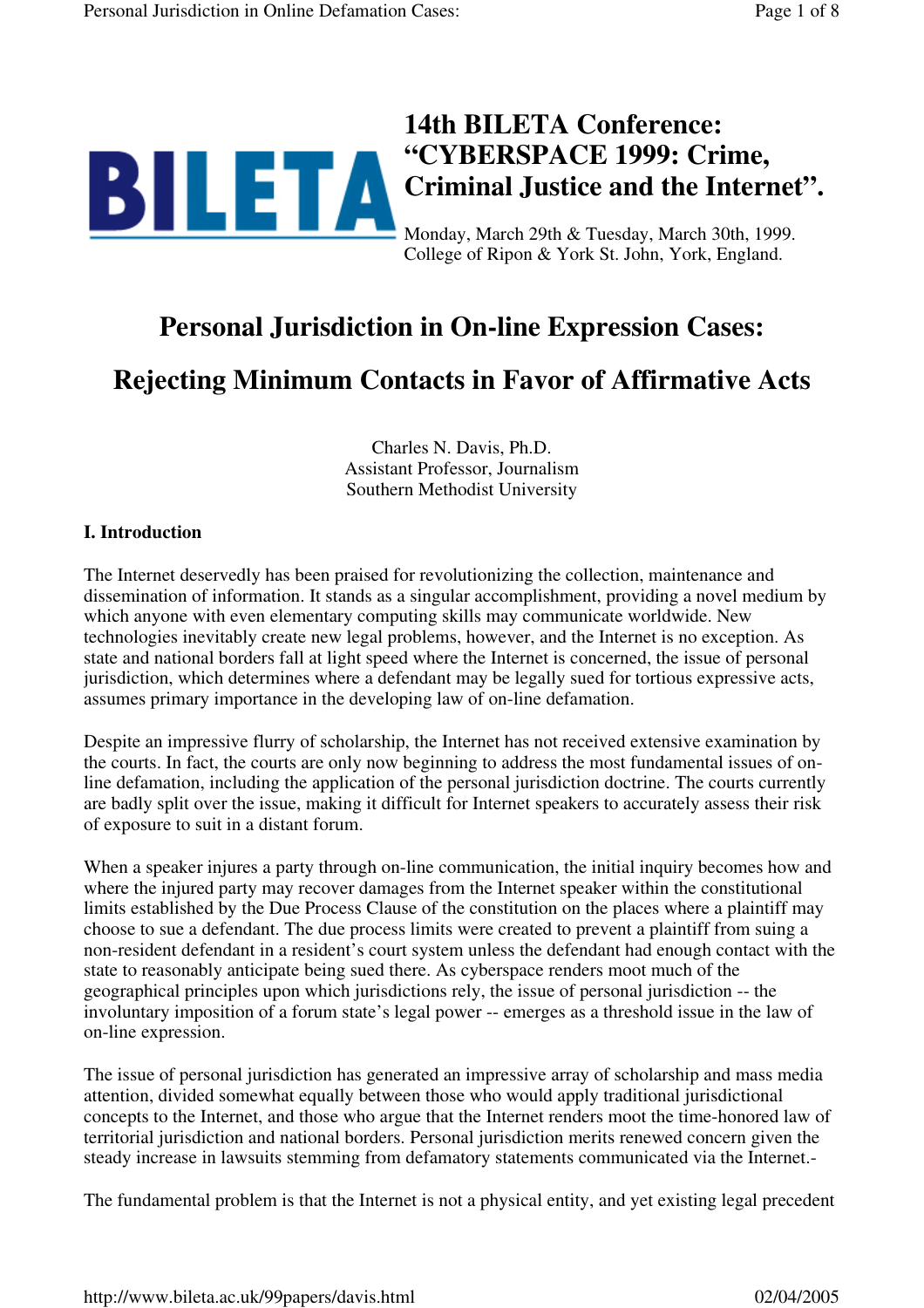is based on a rather complex system of physical borders on the local, state, national and international level. Under conventional territorial laws, jurisdiction is predicated upon the geography of the court and the litigants before it. While litigants still can be categorized geographically, other parts of the jurisdictional equation, such as the physical location of the offensive message itself, elude existing territorial domains, creating novel jurisdictional problems. Despite the novelty of these "cyberactions," courts face the age-old question of deciding whether to develop a new body of jurisprudence to deal with a novel legal problem, or to identify analogous legal precedents that best fit the facts at bar.

Jurisdictional questions are often viewed as little more than pretrial procedural sparring in libel suits. Libel law in the United States typically focuses on substantive definitional issues, such as the level of fault to be required of the plaintiff or the privilege claimed as a defense by the defendant. In reality, choice-of-law questions can have a profound effect on the outcome of libel cases, since libel law still varies widely from state to state. A court's decision to assert personal jurisdiction could allow a libel plaintiff to benefit from a generous statute of limitations, keep a lawsuit from being dismissed entirely or vastly increase the amount of damages that may be awarded by allowing the plaintiff to "forum shop." Determining whether to assert personal jurisdiction over a non-resident defendant, whose only contact with the forum state are electronic messages, clearly raises important constitutional issues about the protection of on-line expression.

This article will briefly trace the historical development of personal jurisdiction in the United States, review its development in libel cases and discuss the first line of cases applying personal jurisdiction doctrine to on-line expression. The article concludes by discussing the unique issues raised by the emerging tort of on-line defamation and the issues central to determining choice of law in on-line defamation cases.

#### **II. Historical Development of Personal Jurisdiction and its Role in Speech Cases**

The U.S. Supreme Court in the landmark *Pennoyer v. Neff* decision established two broad principles of jurisdiction that define its role today: first, that every state possesses exclusive jurisdiction within its territory; and second, that no state can exercise jurisdiction over persons "without its territory." Thus, the state had jurisdiction *in personam* (over persons located in the forum state) or jurisdiction *in rem* (over property located in the forum state). These limitations emanated from the Fourteenth Amendment Due Process Clause, the guarantor of state sovereignty.

As interstate travel and business increased during the Industrial Revolution, territorialism was supplanted by the "minimum contacts" standard outlined by the Court in *International Shoe v. Washington*.. The Court ruled that a non-resident of a state may be sued in that state if the party has "certain minimum contacts with [the state] such that maintenance of the suit does not offend 'traditional notions of fair play and substantial justice.'" The Court said that lower courts must examine the amount of the defendant's contacts with the state and the relationship between the contacts before exercising personal jurisdiction.

The Court refined the "minimum contacts" theory in subsequent cases, requiring in *Hansen v. Denckla* that there be "some act by which the defendant purposefully avails itself" of the forum state, then in a 1985 case, adding five factors to help courts determine when granting personal jurisdiction does not offend traditional notions of fair play and substantial justice." The Court also refused to grant personal jurisdiction in a pair of noteworthy cases, *Asahi Metal Indus. Co., Ltd. v. Superior Court of California* and *World-Wide Volkswagen Corp. v. Woodson*, the Court dismissed cases for lack of personal jurisdiction, stating in *Asahi* that "...placement of a product into the stream of commerce, without more, is not an act of the defendant purposefully directed at the forum State." Lower courts thus are left with a two-part analysis when determining personal jurisdiction. First, the court must look at the amount of the defendant's contacts with the forum state, asking (1) whether these contacts are sufficient to meet the "traditional notions of fairness" described in *International*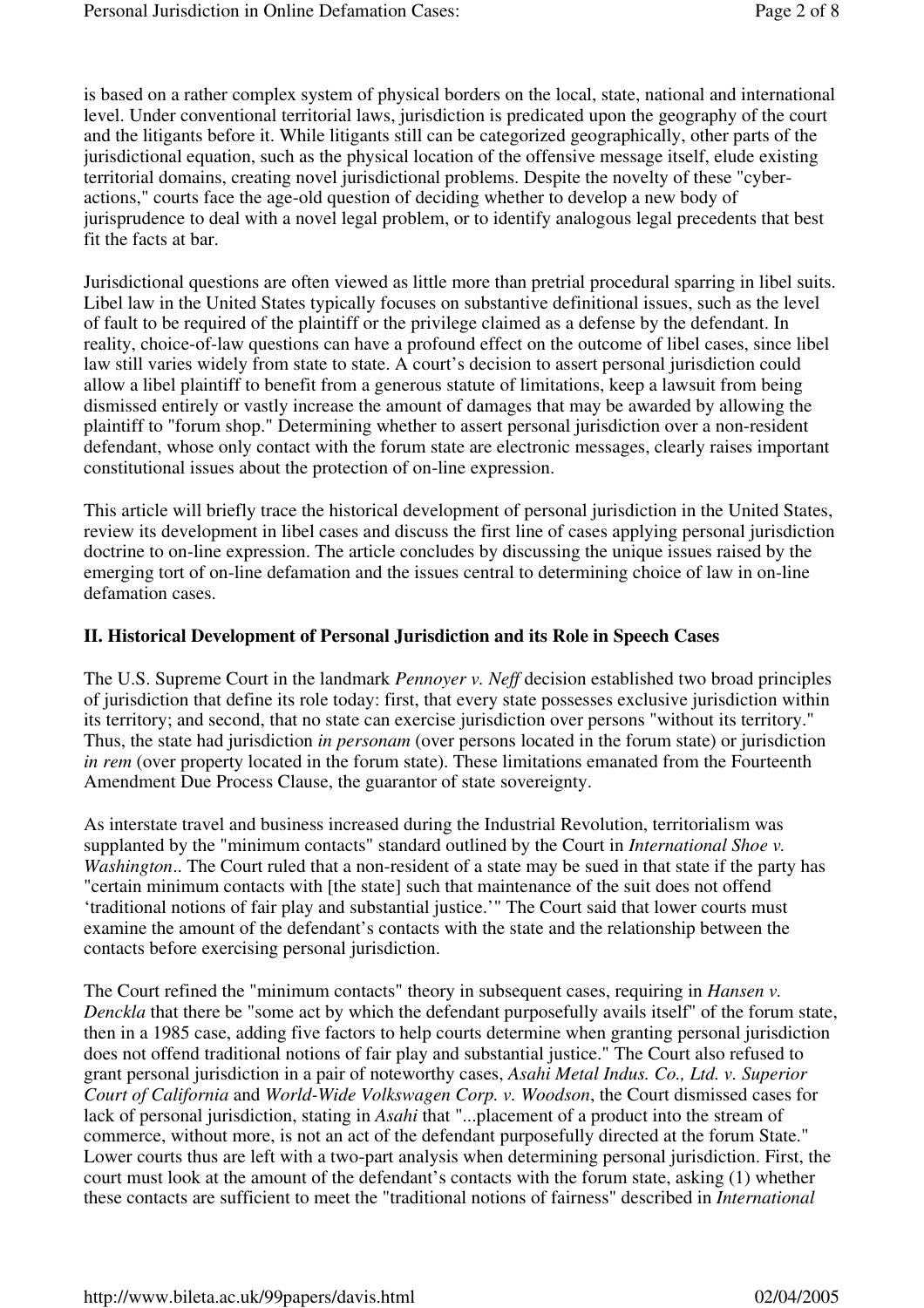*Shoe* and (2) whether the defendant "purposefully availed" itself of the privilege of doing business in the forum state.

In defamation cases, the courts generally allow a defendant to be sued in a state where the harm to the plaintiff's reputation occurred. Personal jurisdiction questions in libel cases have been guided by two United States Supreme Court print media cases decided on the same day more than fifteen years ago. The first case, *Keeton v. Hustler Magazine*, involved a libel suit brought in New Hampshire against *Hustler Magazine*, an Ohio corporation with its principal place of business in California.

The Court held that *Hustler* could be sued in New Hampshire based on the fact that it sold between 10,000 and 15,000 copies of the magazine in that state each month. The Court reasoned that "regular monthly sales of thousands of magazines cannot by any stretch of the imagination be characterized as random, isolated or fortuitous." Because *Hustler* had "continuously and deliberately exploited the New Hampshire market, it must reasonably anticipate being haled into court there in a libel action."

In the second case, *Calder v. Jones*, the Supreme Court considered whether a California court had personal jurisdiction in a libel case filed against and an editor of the National Enquirer, both of whom lived in Florida. Based on the Enquirer's large circulation in California and also on the fact that the plaintiff lived and worked in California, the Court held that jurisdiction over the defendants was proper. The defendants wrote and edited "an article that they knew would have a potentially devastating impact" and they knew that "the brunt of that injury would be felt by respondent in the State in which she lives and works and in which the *National Enquirer* has its largest circulation." Under these circumstances, the Court said that the defendants could reasonably anticipated being haled into court there.

Perhaps because of its factual specificity, *Calder* has emerged as the critical case in personal jurisdiction in on-line libel cases. Courts interpreting *Calder* as they apply to traditional print and broadcast media have tended to read the case expansively. For example, in *Hugel v. McNell*, the First Circuit applied *Calder* as controlling precedent in a case involving libelous statements made about a New Hampshire resident by a non-resident to the *Washington Post*. The court reasoned that since the defendant's statements were aimed toward a New Hampshire resident, with knowledge of the "devastating effect" of the words, one could infer that the words' impact would be greatest in the plaintiff's home state.

While most federal district and circuit courts rely on *Calder* for the proposition that it is the locale in which the harm is felt and not the location of the forum that controls personal jurisdiction, other federal courts have relied on the broader, pre-*Calder* doctrine created in non-speech cases that defendants must "purposefully avail themselves" of opportunities in the forum state, concluding that without some affirmative act on the part of the plaintiff toward the forum state, the due process prong of personal jurisdiction analysis will not be satisfied.

The choice of "minimum contacts" or "purposeful availment," then, becomes central to any analysis of personal jurisdiction. The cases reveal a split between the federal circuits over whether a defendant may be sued in a state where the harm to the plaintiff's reputation occurred regardless of the medium used to deliver the message, and regardless of whether or not the plaintiff purposefully availed himself of the forum state. *Calder* emphasized, beyond all else, the focus on the *place* where the effects of the harm were felt; even when the statement was not aimed at any particular destination, some courts have found that the sender could reasonably know the harm would be felt most where the injured party resides. Thus, it is the direction of the harm, and not the physical location of the forum which controls personal jurisdiction. Such an analysis ignores the depth of the contact with plaintiff's resident forum in favor of simplistic determinations based on mere availability: if someone is State X could download information, that information was directed at State X. The issue of personal jurisdiction, then, requires choice between the minimum contacts approach and the affirmative acts approach.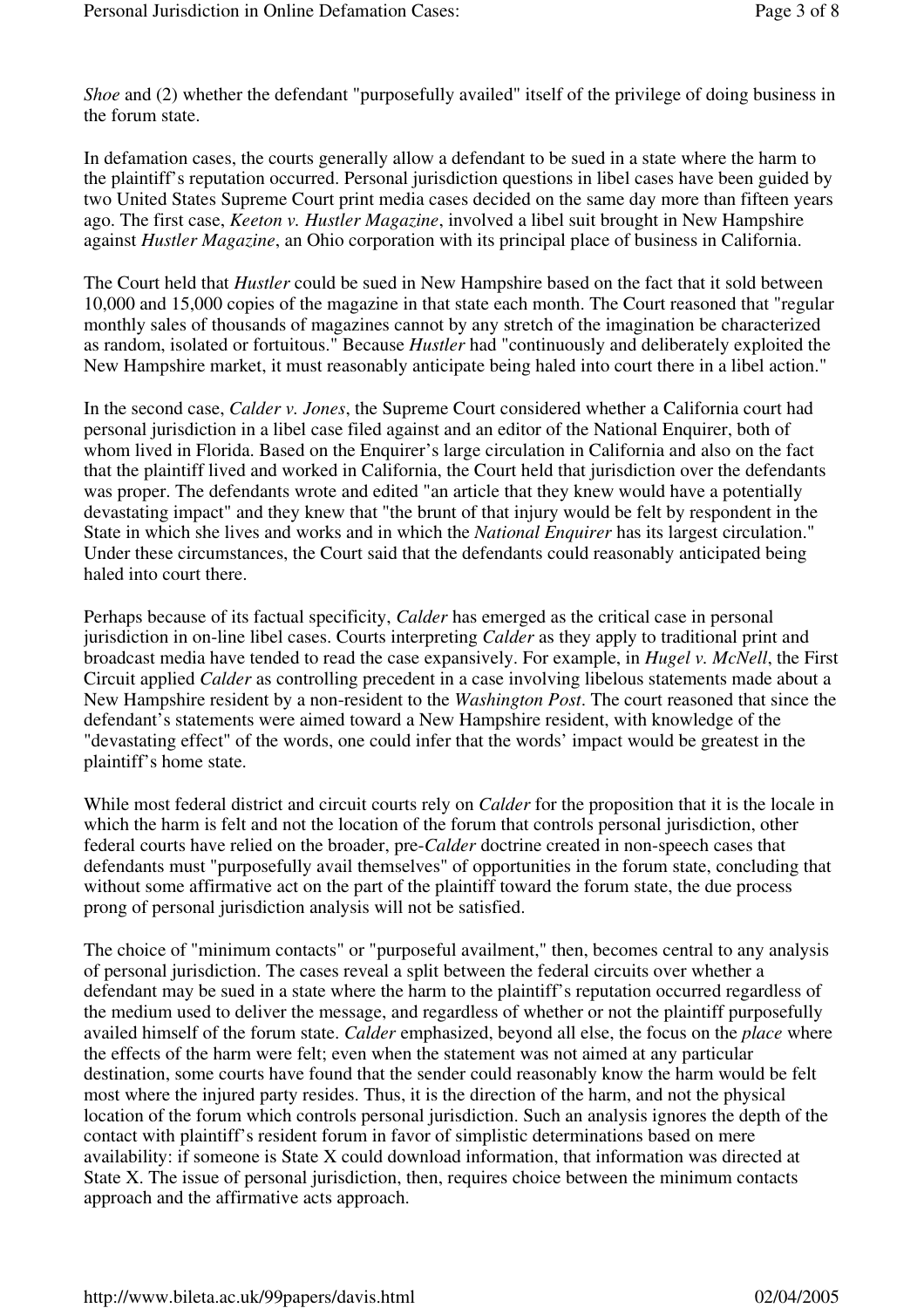### **III. Personal Jurisdiction and On-line Expression**

The first cases to address personal jurisdiction in the United States have created two very distinct lines of cases. One line follows the general principles developed in one of the early Internet cases, *Maritz v. Cybergold*, and refined in *Inset Systems, Inc. v. Instruction Set, Inc.,* and would find jurisdiction in nearly all, if not all, situations. The other line follows the general analysis established by the courts in another early Internet case, *CompuServe, Inc. v. Patterson* , and refined in *Zippo Manufacturing Co. v. Zippo Dot Com, Inc*., and would limit jurisdiction to only those situations where affirmative acts have been taken toward the forum state. This divergent reasoning creates two classes of jurisdictional precedent, a conflict of law which promises to wreak havoc on the Internet until higher appellate courts enter the fray. A review of the leading cases in each line illustrates the need for clarity in this critical jurisdictional area.

#### *A. Inset Systems, Inc. v. Instruction Set Inc. and Zippo Manufacturing v. Zippo Dot Com:: Creating a Sliding Scale Following the Stream of Commerce*

Courts in some on-line expression cases have found the existence of a Web site alone sufficient to grant personal jurisdiction, but only after subjective analysis of the "interactivity" offered by the site. In cases granting personal jurisdiction over Internet -based defendants, the courts have relied upon an emerging line of analysis which holds that the mere presence of a Web site, without more, can subject defendants to personal jurisdiction.

This reasoning can be traced to *Maritz, Inc. v. Cybergold, Inc*., a United States District Court case in which the court held that a forum state could properly exercise jurisdiction over a defendant who had advertised over the Internet. The defendant in *Maritz* operated an Internet server in California which allowed users to sign onto a mailing list to receive advertisements. At the time of the litigation, the site was not yet operational; it was no more than a static promotion for the service. The plaintiff, a Missouri corporation, filed suit claiming trademark infringement and unfair competition.

Despite the defendant's arguments that its only contact with the state of Missouri was through the Web site, and evidence showing that of 311 "hits" from Missouri residents, 180 were from the plaintiff company, the court concluded that Missouri's long-arm statute was applicable because Maritz had suffered harm as a result of the defendant's behavior. The court's decision was based on its findings that the defendant "consciously" transmitted its advertisement into Missouri, despite its admission that Web sites "automatically and indiscriminately" respond to each user. Because technology has simplified such cross-border activity, the court reasoned that the scope of jurisdiction must be broadened in order to keep pace.

The strongest pronouncement that Web sites alone confer jurisdiction was offered by a U.S. District Court in Connecticut in *Inset Systems, Inc. v. Instruction Set, Inc.* The case involved two computer companies: the defendant Instruction Set, based in Massachusetts; and the plaintiff Inset Systems, based in Connecticut. Instruction Set obtained a Web site address and a toll-free telephone number carrying the word "INSET" despite the fact that Inset Systems owned the trademark "INSET." Inset learned of its rival's use of the name when it applied for its own Web site and filed a trademark infringement action.

Although Instruction Set maintained no offices in Connecticut, had no sales staff there and made no other attempt to communicate with Connecticut residents, the court ruled that jurisdiction could be based on the Web site and toll-free number:

> Unlike television and radio, in which advertisements are broadcast at certain times only, or newspapers in which advertisements are often disposed of quickly, advertisements over the Internet are available to Internet users continually, at the stroke of a few keys of a computer. At this time there are over 10,000 Internet connected computer users in the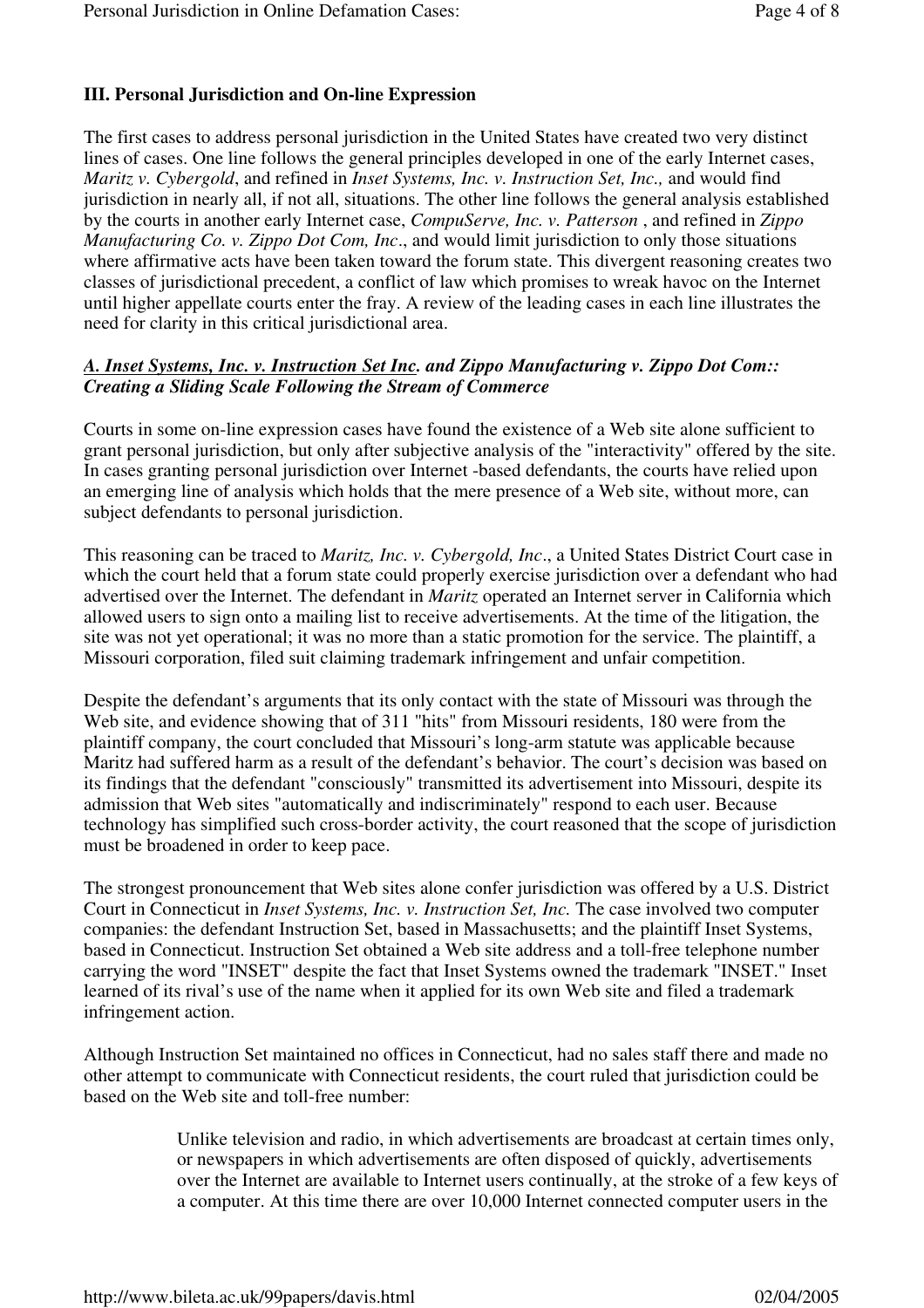state of Connecticut.

Based on this analysis, the court concluded that the defendant had "purposefully availed itself of the privilege of doing business with Connecticut."

This approach was expanded by the U.S. District Court for the Western District of Pennsylvania in *Zippo Manufacturing Co. v. Zippo Dot Com*. In *Zippo*, the court held that Pennsylvania's long-arm statute could reach Zippo Dot Com, a California corporation, haling it into Pennsylvania courts to face actions for trademark dilution, infringement, false designation and trust torts. Zippo Manufacturing, a Pennsylvania maker of cigarette lighters, sued Zippo Dot Com, an Internet service provider based in California, for its use of the Zippo name and for its registered domain names "zippo.com," "zippo.net," and "zipponews. com."

Zippo Dot Com's activities in Pennsylvania take place almost exclusively over the Internet. Its Web site contains information about the company and its Internet services, and its advertising in Pennsylvania is limited to its site, which posts information about access services available to subscribers worldwide. Of 140,000 Zippo members, only 3,000, or two percent, are Pennsylvanians.

The district court created a sliding scale to determine personal jurisdiction on the Internet, reasoning that the scope of jurisdiction is "directly proportionate to the nature and quality of commercial activity that an entity conducts over the Internet." At one end of the scale are cases consisting of nothing more than posting information on a Web site; at the other end of the scale are cases in which the defendant is clearly engaged in business over the Internet. The middle ground consists of cases involving interactive Web sites where the user can exchange information with the host. In these cases, the court reasoned that jurisdiction can be determined by examining the level of interactivity and the commercial nature of the information involved.

The *Zippo* court placed the case at bar on the far end of the scale toward commercial involvement by the defendant, finding that Zippo Dot Com has purposefully directed its business toward the forum state. Jurisdiction was reasonable, it concluded, because had Dot Com wished to avoid doing business in Pennsylvania, it could have sifted through its on-line applications and ruled out all Pennsylvania subscribers.

Rather than dismiss *Zippo* as a pure trademark case, note the potential impact of such a sliding scale on "pure" speech cases. Zippo Dot Com is, at its heart a news and information service, providing content to anyone in the world who accesses it with a modem. As one author noted, it is not a company that happens to advertise on the Internet, but a virtual business that exists exclusively on the Internet. It is unfair to subject Dot Com's activities in Pennsylvania to the same personal jurisdiction analysis as traditional businesses because it had no cost-effective way of determining which of its 140,000 subscribers were from Pennsylvania. More importantly, its conceptualization of "contacts" is backward: unlike traditional jurisdiction cases, in which the defendant aggressively seeks business from other states, in cases such as *Zippo* the Web user visits the site, requests information and then acts upon that information in an affirmative way.

Zippo Dot Com targeted no particular state; its Web site instead targeted every Web user in the world. By finding that Zippo Dot Com engaged in deliberate and repeated contacts with Pennsylvania, the district court revised the "stream of commerce" approach endorsed by the United States Supreme Court in *Asahi* that a state may not assert jurisdiction over a defendant who has merely placed a product in the stream of commerce. Such a revision makes news services and other Internet speakers vulnerable to nationwide jurisdiction for the mere placement of content into the stream of commerce that is the Internet.

Personal jurisdiction doctrine states that "minimum contacts" be deliberate, purposeful acts on the part of the defendant. The Zippo court's sliding scale instead relies upon utterly random acts on the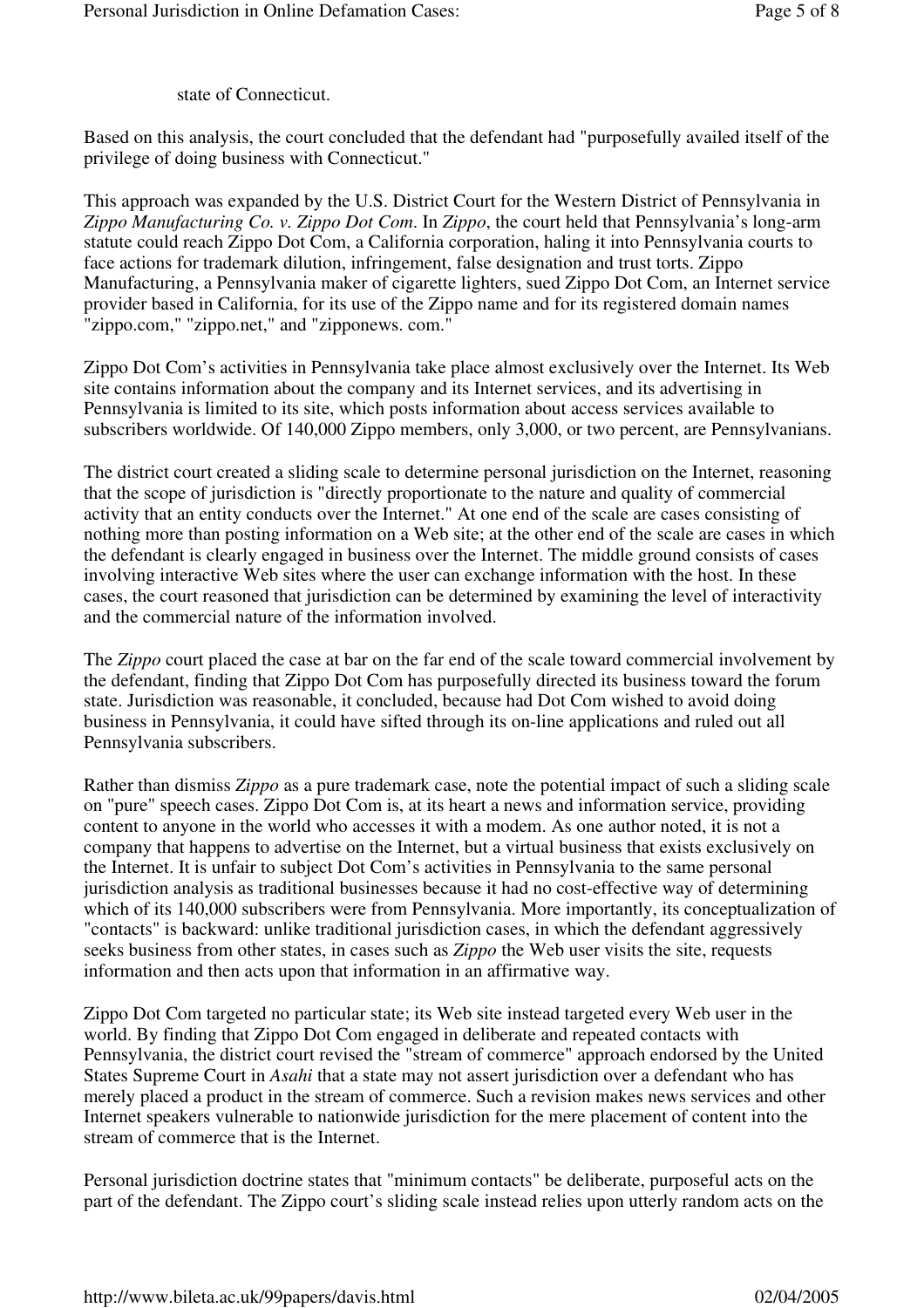part of Internet users. If any defendant who posts information on the Web is purposefully directing content toward non-resident states, Internet speech is in immediate peril.

The sliding scale has been adopted by courts in a variety of Internet personal jurisdiction cases, with predictable results. Federal district courts in Missouri, Minnesota, the District of Columbia and Florida have relied upon the sliding scale approach to conclude that the existence of a Web site, even if only for advertising purposes, may be sufficient to establish personal jurisdiction.

Also of note is the near absence of *Calder*, the United State Supreme Court's leading case on personal jurisdiction in libel law, from the analysis of personal jurisdiction on the Internet -- even in cases involving defamation. Only one court in the Internet era has relied on *Calder* to focus on where the harm from actionable statements occurred. In *California Software, Inc. v. Reliability Research, Inc*., a California federal district court granted personal jurisdiction over a Nevada software seller who disseminated defamatory messages about a California corporation by mail and telephone communications in California and by the Internet in an effort to reach the corporation's national sales base.

Citing *Calder*, the California district court said the resident plaintiff "felt the brunt of the harm from the defendants' out-of-state acts in California." The Internet postings, it said, would have been sufficient to assert personal jurisdiction, so long as the plaintiff can show that some prospective customers did in fact read the defamatory postings. *Calder*'s influence in Internet personal jurisdiction cases has been slight, as most analysis has centered instead on questions of purposeful availment.

#### **B.** *Bensusan Restaurant Corp. v. King***: Protecting the Stream of Commerce Approach**

Another emerging line of Internet-based personal jurisdiction cases rejects the sliding scale analysis of *Zippo* as insufficient to establish personal jurisdiction under traditional notions of fairness. Courts in this line of cases demand more than a Web site to assert jurisdiction, requiring a showing of more purposeful activity on the part of the defendant.

This reasoning can be traced to one of the first Internet cases of note, *CompuServe, Inc. v. Patterson*, in which a United States district court concluded that asserting personal jurisdiction over Internet users would violate due process. The issue arose as the result of a trademark infringement dispute between a Houston resident who had entered into software agreements with CompuServe, an Ohio corporation. The court held that Patterson's contacts with Ohio -- which were limited to accessing CompuServe's dial-up network -- were too tenuous to establish jurisdiction. The view that a more expansive exercise of jurisdiction over Internet activity is warranted led the United States Court of Appeals for the Sixth Circuit to reverse the decision in 1996, however. Thus, the original *Patterson*  decision is of persuasive but not precedential value to the analysis.

In *Bensusan Restaurant Corp. v. King*, a New York federal district court considered whether the existence of a Web site, without anything more, was sufficient to exercise personal jurisdiction over a Missouri-based defendant. The plaintiff, owner of a jazz club in New York City known as "The Blue Note," sued the defendant, the operator of a Missouri night club also known as "The Blue Note," for trademark infringement, trademark dilution and unfair trade. The alleged infringement occurred on the defendant's Web site, which contained a logo "substantially similar" to the plaintiff's and contained references to the plaintiff's New York club. The defendant moved to dismiss the action for lack of personal jurisdiction, and the court granted the motion, concluding that merely posting a Web site was insufficient to subject the defendant to a suit in New York.

In concluding that creating a Web site, without more, is not an act purposefully directed toward the forum state, the New York federal district court rejected the popular argument that on-line personal jurisdiction be decided according to the "stream of commerce" theory originated in *World-Wide*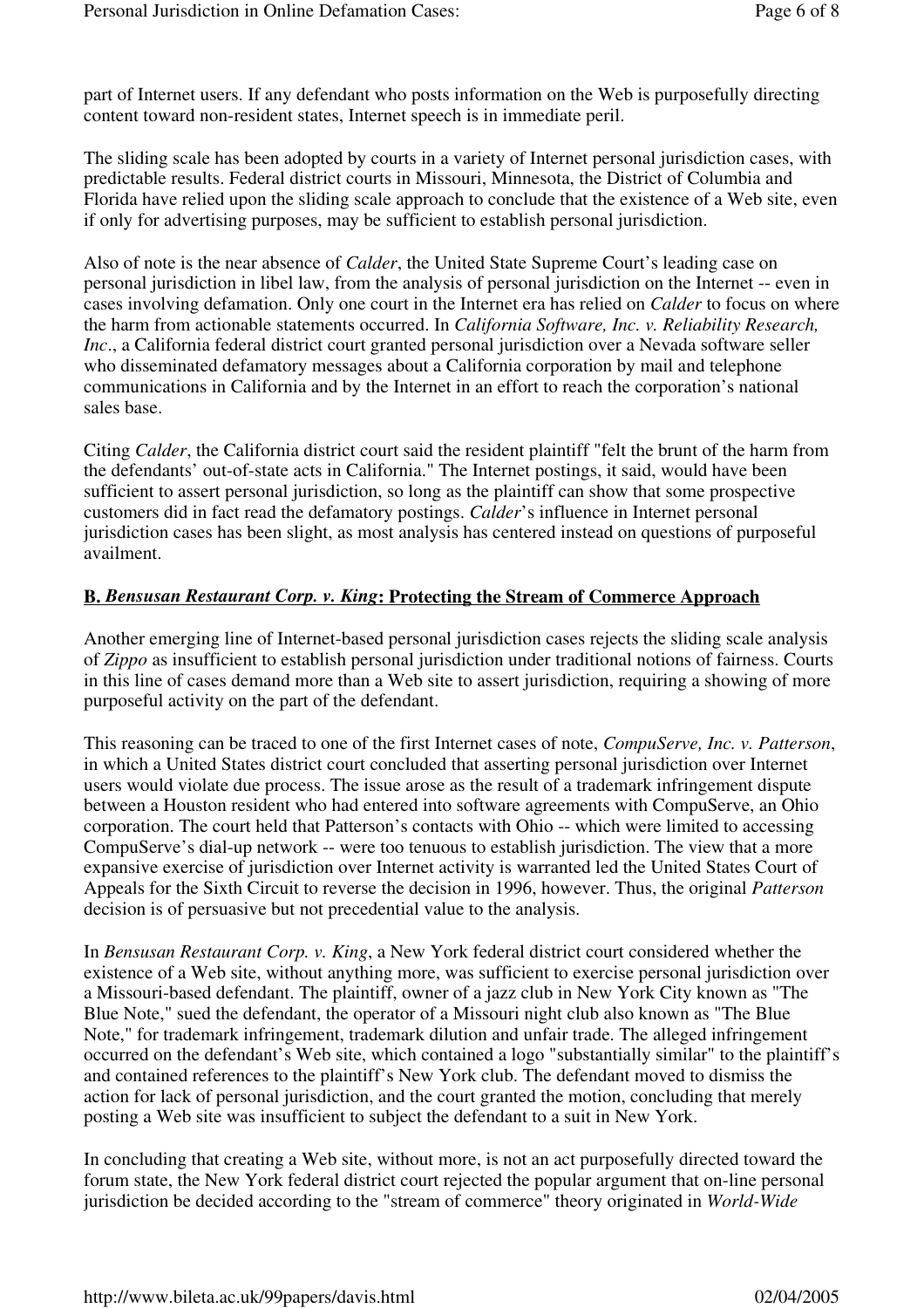*Volkswagen.* Instead, the court embraced a more lenient approach along the lines of *Asahi* , in which the U.S. Supreme Court ruled that placement of a product into the stream of commerce is not an act of the defendant purposefully directed at the forum State unless other corroborative elements are present.

The same court again rejected personal jurisdiction based solely on a Web site in *Hearst Corp. v. Goldberger*. In *Hearst*, a New Jersey lawyer established a Web site using the domain name "Esqwire.com," to offer legal services. The New York publishers of *Esquire* magazine sued for trademark infringement, despite the fact that the site did no more than invited users interested in its legal services to contact the lawyer via e-mail. New Yorkers were found to have accessed the site, but the court found this unconvincing, comparing the site to an advertisement in a national magazine, which had been found in a previous case to be insufficient to provide personal jurisdiction under the state's long-arm statute. Because the defendant had in no other way directed its products or services to New Yorkers, the court refused to assert personal jurisdiction. In fact, the court took the opportunity to pointedly reject courts that has asserted personal jurisdiction in similar factual scenarios -- namely the *Inset* court -- stating that, under that line of reasoning, "this Court, and every other court throughout the world may assert personal jurisdiction over all information providers on the global World Wide Web." By so doing, the *Hearst* court rejects the *Inset* court's distinction between interactive and non-interactive Web sites and focuses the inquiry instead on the very real issue of whether the site does more than simply allow a user to contact a site host.

Other courts have followed the New York district court's analysis developed in *Bensusan* and *Hearst* . In *McDonough v. Fallon McElligott, Inc*., a federal district court in California held that allowing mere computer interaction via the Web to establish minimum contacts would "eviscerate the personal jurisdiction requirement as it currently exists." In *SF Hotel Co. v. Energy Investments, Inc.,* a federal court in Kansas also dismissed a trademark claim on jurisdictional grounds when the sole basis of jurisdiction was the fact that the defendant had a Web site accessible by Kansans.

In a hint of the endless reach of the Internet, a New Jersey resident attempted to exercise personal jurisdiction over an Italian hotel in a personal injury case because the hotel had a web site with pictures and descriptions of the hotel facilities and rooms. The court in *Weber v. Jolly Hotels* found the Web contact insufficient to exercise personal jurisdiction, stating that the

The theme emerging from cases rejecting personal jurisdiction over out-of-state parties with little other contact than e-mail or Web site presence in a state is recognition of the vast interconnectivity of the Internet and the possible consequences of extending personal jurisdiction indefinitely on the judicial system. Due process considerations, and simple judicial efficacy demand that courts take a close look at whether the Internet defendant is truly purposefully availing another jurisdiction.

#### **Conclusion**

The law of on-line speech law is slowly emerging, but a few principles today seem fairly obvious. The courts have left no doubt that individuals are legally responsible for what they say over the Internet and that they can be found liable for defamatory on-line statements. If service providers or bulletin board operators exercise some modicum of control over content, then they likely will be held liable as publishers of defamatory material. Distribution of a defamatory statement through an online service is clearly considered publication of a statement under libel law, just as the retransmittal of a statement by another sender appears to be republication.

Personal jurisdiction, on the other hand, remains a mix of confusing lower court decisions split between two contradictory conclusions. Such division clearly complicates any hypothesis of the future of personal jurisdiction in on-line expression, forcing courts to adopt a case-by-case approach until a clear rule of law emerges. The current conflict may require the courts to create a new doctrine for exercising personal jurisdiction cognizant of the unique nature of this increasingly important